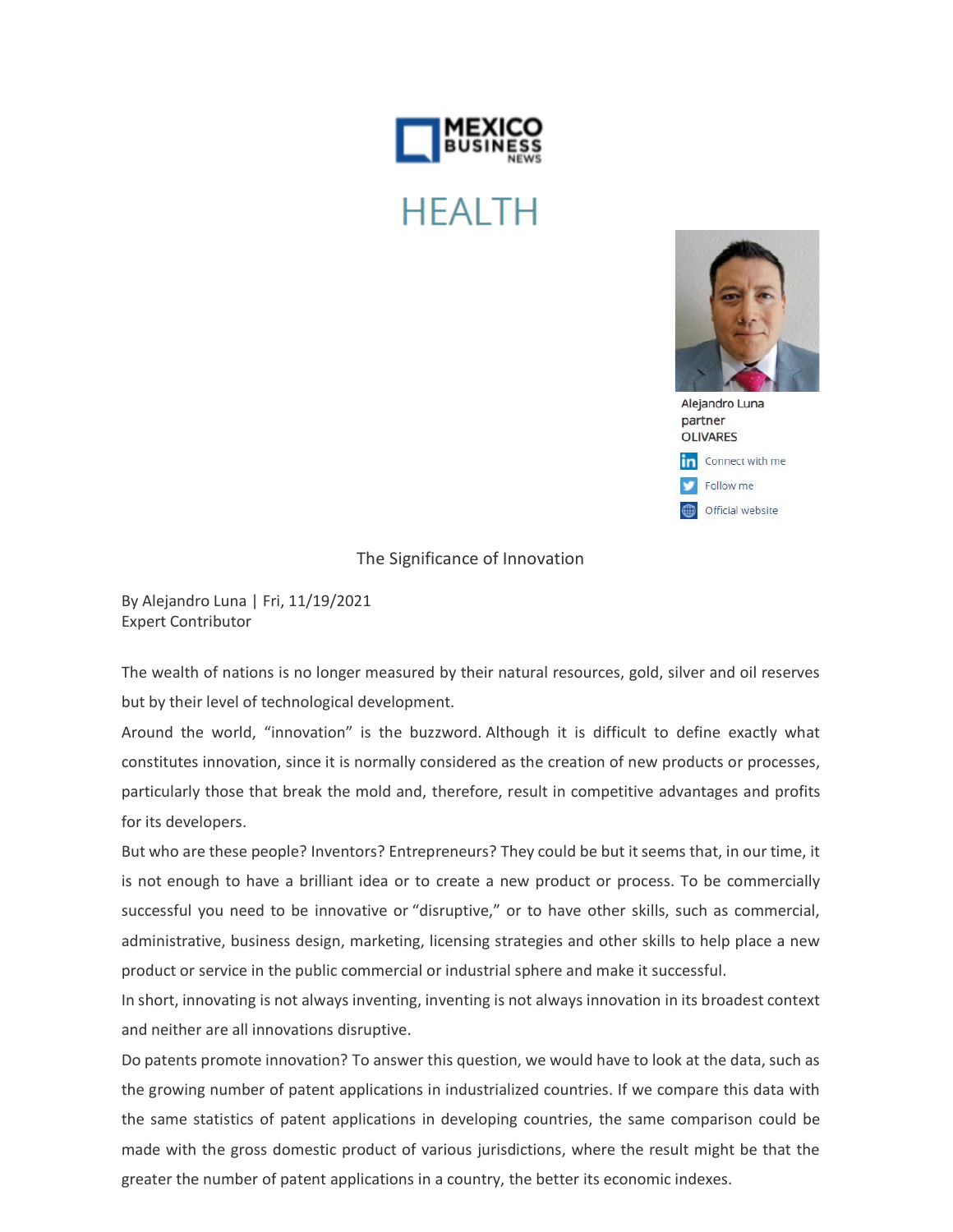There appears to be a direct relationship between the level of economic development and the standard of living; however, without going into the statistics, it is enough to recognize the indubitable fact that innovation is the religion of our time.

One of the questions that arises after reviewing the various justifications of the patent system is whether companies or people, but mainly companies since the garage inventor is increasingly a figure of nostalgia, could invent and develop without an existing patent system. The answer is that they could but without compensation and economic speculation, derived from exclusive privilege, it is difficult to believe that innovators would invest their time to recover their costs in innovation, especially in the face of competition copiers, which leads to the conclusion that without a patent system, the innovator could hardly escape without losses or could undertake the costly path of innovation without much effort.

Is it possible to invest in innovation without the incentive of patents? It is difficult to believe that anyone would invest valuable resources of time and money without expecting a reward or return. If the incentives are not altruism, personal growth and similar, we can conclude that in some cases, the incentive may come from other factors.

An example of a different incentive from the exclusive right, like altruism or personal satisfaction, is a generalized need, as exemplified by the pandemic caused by the SARS-CoV-2 virus, where the incentive to bring a vaccine to the market was preventive or to provide an effective treatment against COVID-19. It is more than attractive to invest time, money and effort to obtain and commercialize these products, since the incentive arises from high need and demand for them that surely will pay off in an economic return.

The COVID 19 pandemic, far from offending the patent system, strengthens it and confirms the need for a compensatory and stimulating system, since the magnitude of the need caused by the COVID-19 pandemic is not common in its dimension and magnitude. The speed to access technology solutions, not limited to health sector but also telecommunications, to face the pandemic would not be at hand without a patent system that ensures the return before the expectation and risk in an innovative project in any branch of science or with any technique.

Now more than ever, during the COVID-19 pandemic, the world has witnessed the relevance of pharmaceutical innovation, not only in the prompt reaction to offer various vaccines against the invisible enemy, but also with promising new products to cure the COVID-19 disease. New vaccines, products, and medical devices to deal with the pandemic do not emerge spontaneously; they derive from the virtuous circle of previous innovation, research and development, the main driver of which comes from a healthy patent system.

From an intellectual property perspective, there is no question that the technology behind vaccines, the vaccines themselves, and the products that are being tested to cure COVID-19 are driven by the patent system*.* The pandemic has confirmed that innovation is and will be the solution to many of humanity's challenges, such as health, pollution, hunger, security, and other problems. For more than